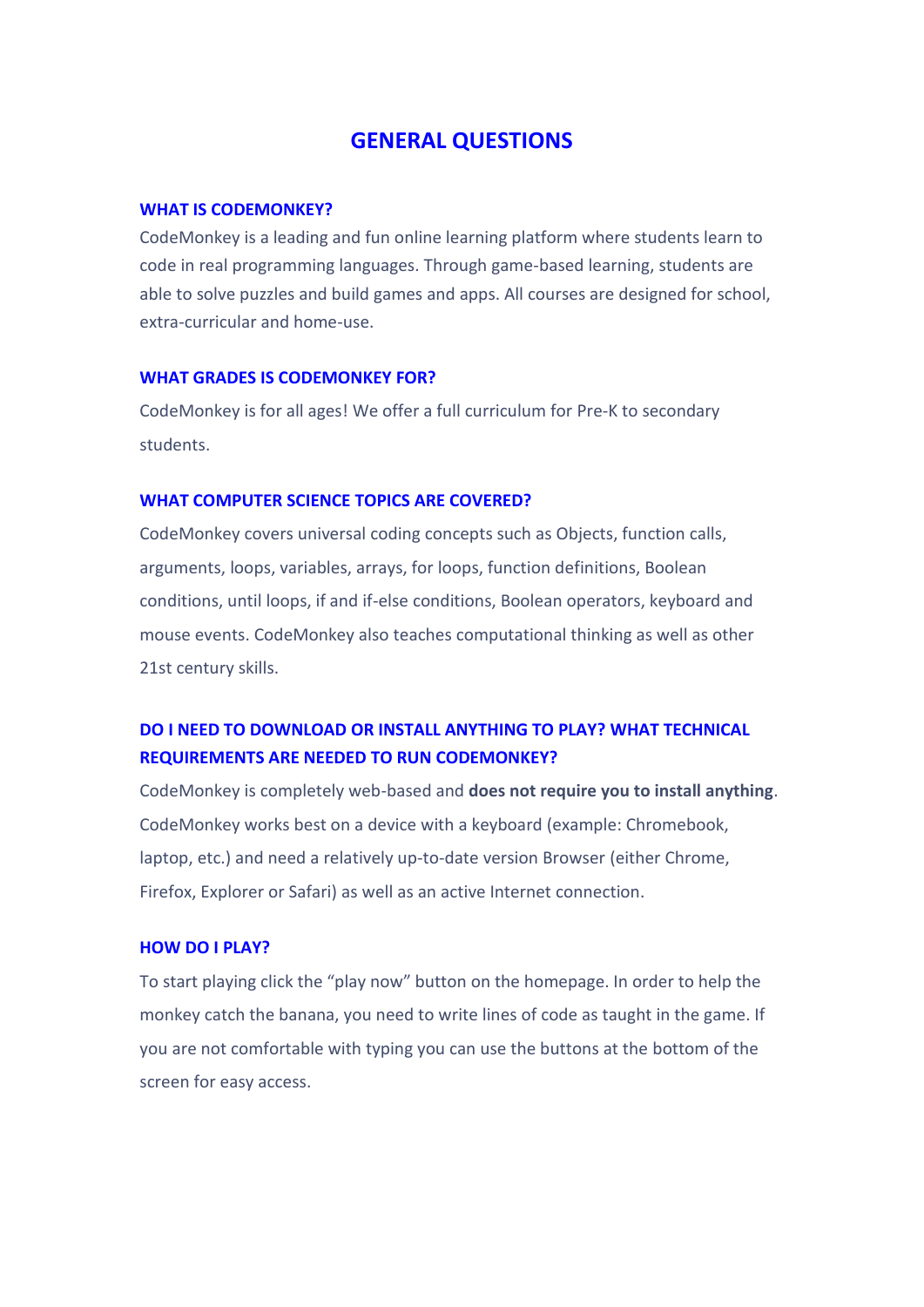# **ABOUT TEACHING**

## **[WHAT PROGRAMMING LANGUAGES DOES CODEMONKEY TEACH?](https://www.codemonkey.com/faq/)**

CodeMonkey covers text-based coding languages of CoffeeScript and Python. The programming language used in Coding Adventure is called CoffeeScript. It's a language that compiles to JavaScript. The main reason we choose this language is that CoffeeScript has a friendly syntax, which resembles the way we write in English, compared to other programming languages.

The programming language covered in Coding Chatbots and [Banana Tales](https://www.codemonkey.com/courses/banana-tales/) is Python, a popular and widely used language that has easy syntax. Through learning Python, students become one step closer to gaining the confidence they need to enter the real world of programming where they will build websites, apps and games.

#### **[WHAT IS THE MEANING OF THE STARS?](https://www.codemonkey.com/faq/)**

After every challenge you'll complete, you will get a star-rating on your solution. The stars are distributed as so: First star is given if you got all bananas. Second star is given if you used what you learned. Third star is given if your code is short and to the point. We encourage you to try and get 3 stars in all the challenges.

#### **[I'M STUCK, CAN I SKIP A CHALLENGE?](https://www.codemonkey.com/faq/)**

No, unfortunately you can only move through the challenges you have already solved. Start the challenge by pressing "run" and seeing what the monkey does, then start looking for what needs fixing or adding.

#### **[WHAT KIND OF TOOLS DO YOU HAVE FOR TEACHERS?](https://www.codemonkey.com/faq/)**

We provide a unique curriculum that accompanies the teaching process step-bystep, and also a teacher's dashboard where you can keep track of your students' progress in real time, as well as see the actual code they wrote.

#### **[HOW CAN I REMOVE/DELETE A STUDENT FROM MY CLASS?](https://www.codemonkey.com/faq/)**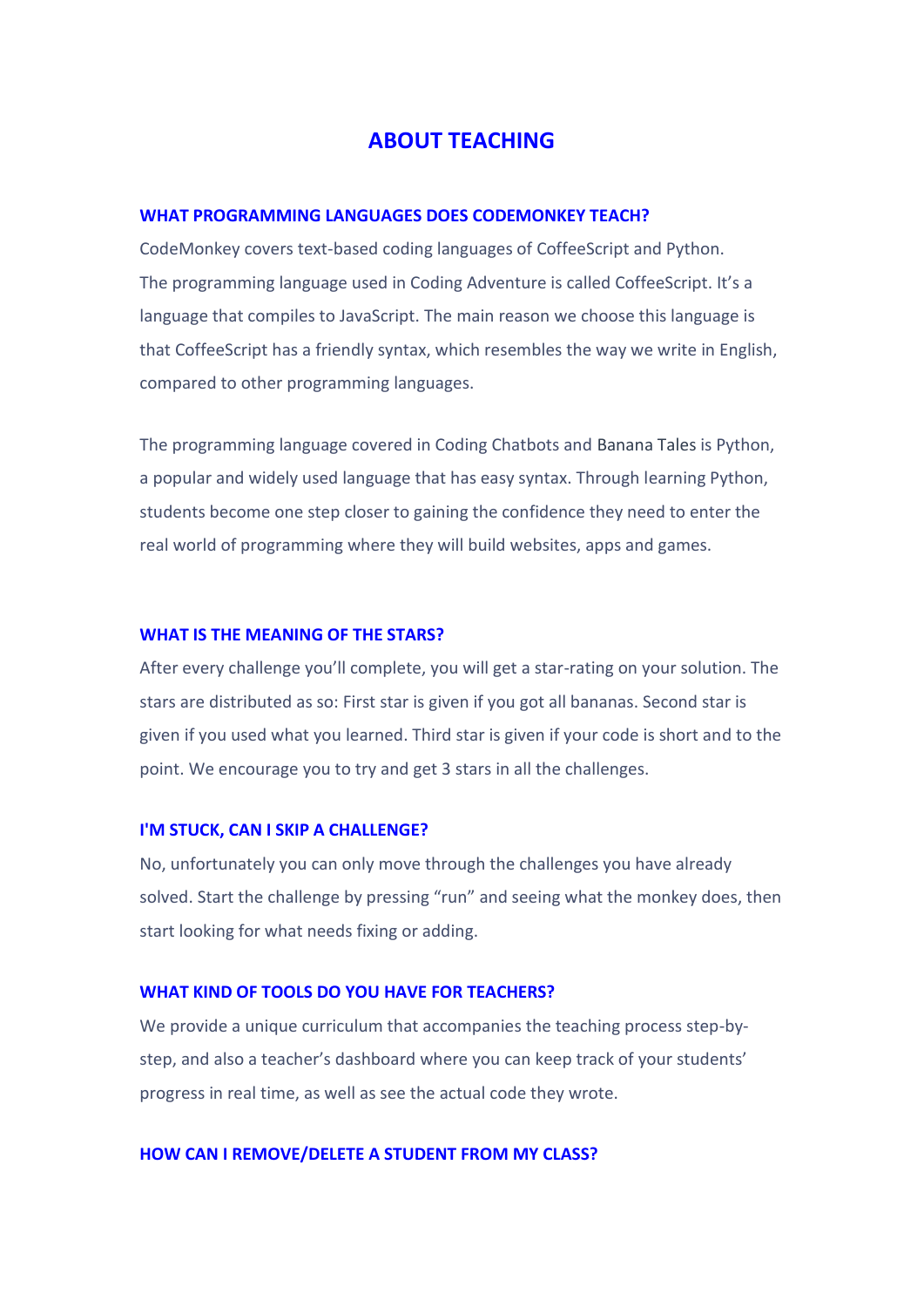Each CodeMonkey account is individual and nontransferable. We do not allow deleting student accounts from your classroom.

## **[WHERE CAN I FIND SOLUTIONS TO CHALLENGES?](https://www.codemonkey.com/faq/)**

If you are registered to CodeMonkey as a teacher, you can see all solutions by clicking on the menu -> Teacher Resources -> Solutions.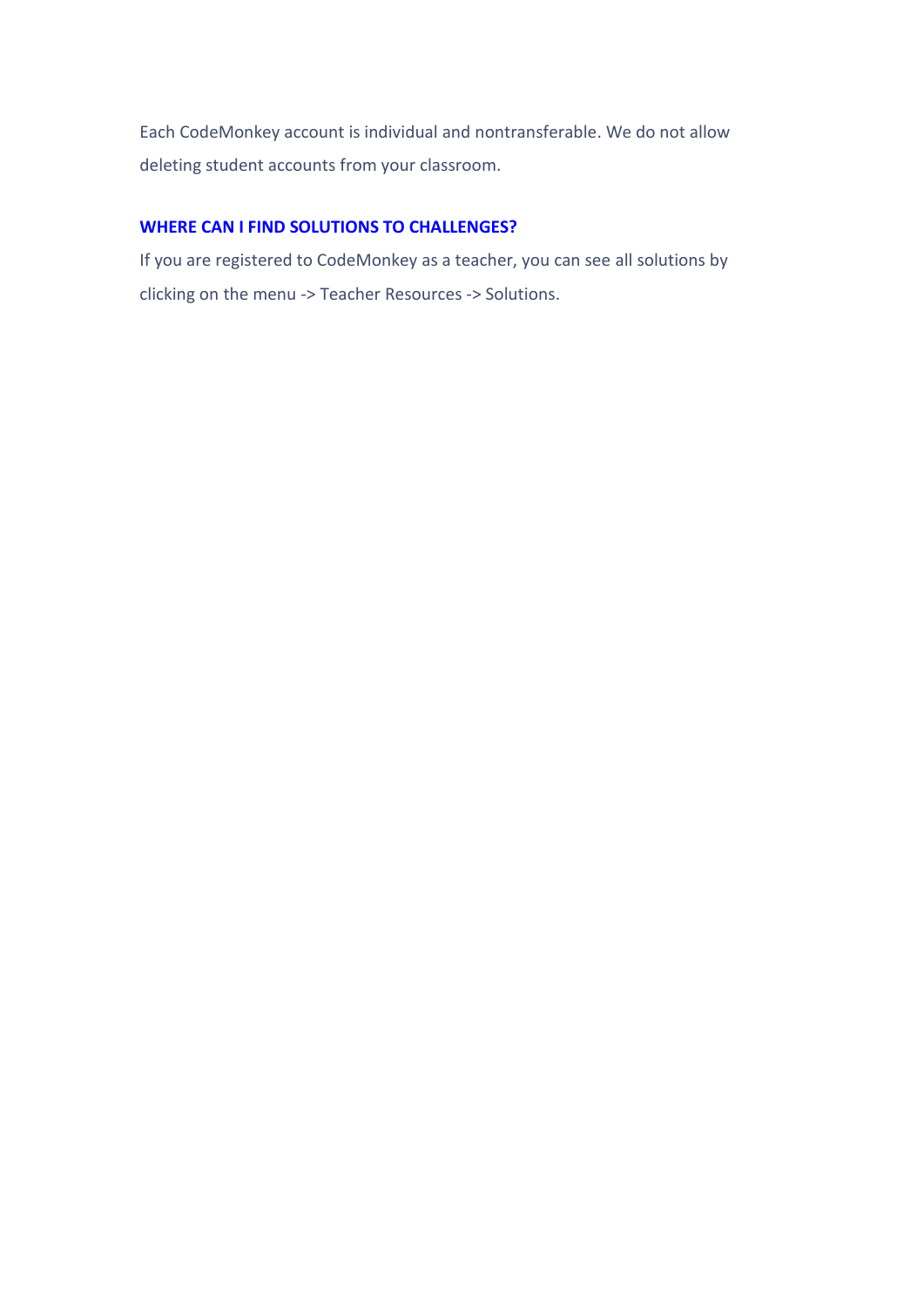# 常見問題

## [CodeMonkey](https://www.codemonkey.com/faq/) 是甚麼?

CodeMonkey 是一個有趣的網上學習平台,讓學生學習編寫真實的編程語言。透 過遊戲學習讓學生能夠解決各種編程難題,並自己設計、編寫電腦遊戲和應用 程式。所有課程均適用於學校電腦堂、課外活動和在家學習。

## 適合甚麼歲數的學生使用?

CodeMonkey 適合所有年紀的學生使用!我們的編程學習為學前,以至中學生而 設。

# 將會學到甚麼編程知識?

CodeMonkey 涵蓋各種通用的編程概念,例如對象、函數、引數、循環、變量、 數組、for 循環、函數定義、布爾條件、until 循環, if 和 if-else 條件、布爾運算 符、鍵盤和鼠標操作程式碼。 CodeMonkey 還教授運算數理思維以及其他 21 世 紀必備技能。

# 需要下載或安裝軟件嗎?有甚麼技術要求?

CodeMonkey 是一個網頁平台,用家不**需要安裝任何程式**。我們建議使用配有鍵 盤的設備(例如:筆記型電腦、桌上電腦等)來使用,並且需要相對最新的瀏 覽器(Chrome,Firefox,Explorer 或 Safari)以及有效互聯網連接。

#### 怎樣開始學習?

登入後請點擊主頁上的「play now」來開始 CodeMonkey 學習。為了幫助猴子收 集香蕉,您需要按照關卡中的說明編寫程式。如果您不熟悉打字,可以使用玩 面底部的按鈕輸入程式。